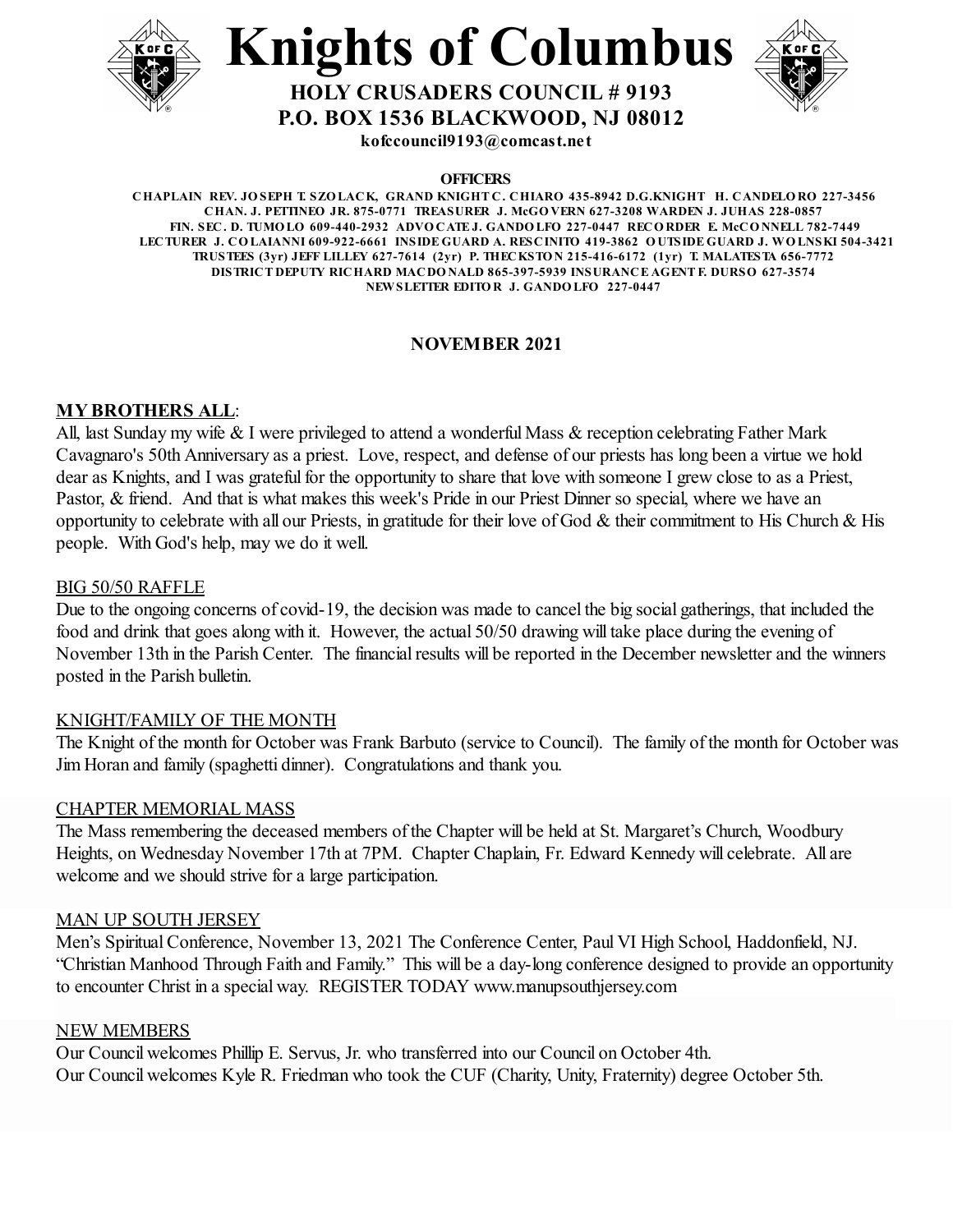#### BABY BOTTLE BOOMERANG

On Oct. 2-3 after all the Masses we participated in this Pro-Life fund raiser. We are very pleased to report that \$4,000 have been collected to support the Pro-life effort. Typically, donations will continue to come in, and we expect this number to increase. We thank Jeff Lilley for directing this very successful program.

#### CHAPLAIN'S CORNER

God is the Creator of heaven and earth, and of all things, visible and invisible. And man is the masterpiece of God's creation. "All things were made through them and without him there was not anything that was made.". But man must admit his dependence on God. He must recognize the wisdom and omnipotence of God with acts of praise and thanksgiving. Man must also remember that this planet earth is not his lasting home, but that God is certainly not a despot, yet at the same time, man has an inborn obligation to praise the One on whom his existence depends.

#### KNIGHTS OF COLUMBUS INSURANCE

With pensions becoming more and more rare, you may find yourself needing to chart your own retirement finances; and you may be wondering "how much and for how long?" Correctly executing a direct rover of some of your savings within a qualified plan to a Knights of Columbus fixed rate annuity is a process with which I can assist you. Direct rollovers occur when qualified funds move from one trustee to another trustee without touching the owner. uNder these circumstances, direct transfers are tax-free. Direct transfers are commonly done by the new plan provider, but on some occasions the old plan may mail the check directly to, payable to the plan provider. This still counts as a tax-free direct transfer. The income from your Knights of Columbus fixed-rate annuity can be structured to last your lifetime, or it can include the life of your spouse. If you don't want lifetime income, you can create an income that lasts for a set period of time--15 years for example Contact me today for further information. Fred Durso, Field Agent  $(856)$  401-3055 or fred.durso@kofc.org

#### DEGREE NEWS

Since the establishment of the online Exemplification of Charity, Unity and Fraternity more than 2,000 men have joined the Knights. The exemplification is hosted digitally by the Supreme Council as a unique

opportunity for men to join the Order in this time of social distancing and minimizing mass gatherings. We congratulate and welcome Phillip E. Servus Jr. on attaining the honors of full knighthood via. CUF program. There are more of these online degrees scheduled. We will continue to send invitations to prospects and first and second degree members encouraging them to take advantage of the opportunity to attain the honors of full knighthood in the Order.

#### PUBLIC SQUARE ROSARY RALLY

On October 16th, at the Veterans Park Gazebo,friends, parishioners and members gathered for a public recitation of the rosary in honor of Our Lady of Fatima. This marked the 104th anniversary of the apparition and we thank all who made this possible. i.e.FDD Frank Brndis, Grand Knight, Chris Chiaro and Field Agent, Fred Durso. Our Pastor, Father Joseph Szolck led opening prayers and thanked all who attended. Father John March led us in closing prayers and delivered a closing homily. We thank members of our Bishop Schad Color Corps and the Township Gloucester for their cooperation and Judy Calabrese for her coordination efforts.

#### MALVERN WEEKEND RETREAT

For everyone interested, our Council will be going on the annual retreat to Malvern, PA (St.Joseph's in the Hills), the weekend of January 14-16. The retreat registration begins at 5PM, Friday Jan.14th and will be over by noon on Sunday, Jan. 16. Our retreat group is known as Our Lady of Fatima Retreat Group. Be part of this uplifting and spiritual experience and join the approximately 300 other men on this extraordinary weekend with the Lord. If interested, please contact Fred Durso @ 856-401-3055.

#### FALL CONCERT

If you missed the fall concert, you missed a real treat. Brother Ed McConnelll brought the Bonsal Blues Band to OLOH and treated all who attended to a delightful program of popular and show tunes that made for a very enjoyable evening. We thank Brother Ed for making this possible. The good news is that they will return for a Christmas concert on Saturday, December 17th. Does it get any better than a program of Christmas music played in our Church? Save the date, this will be great..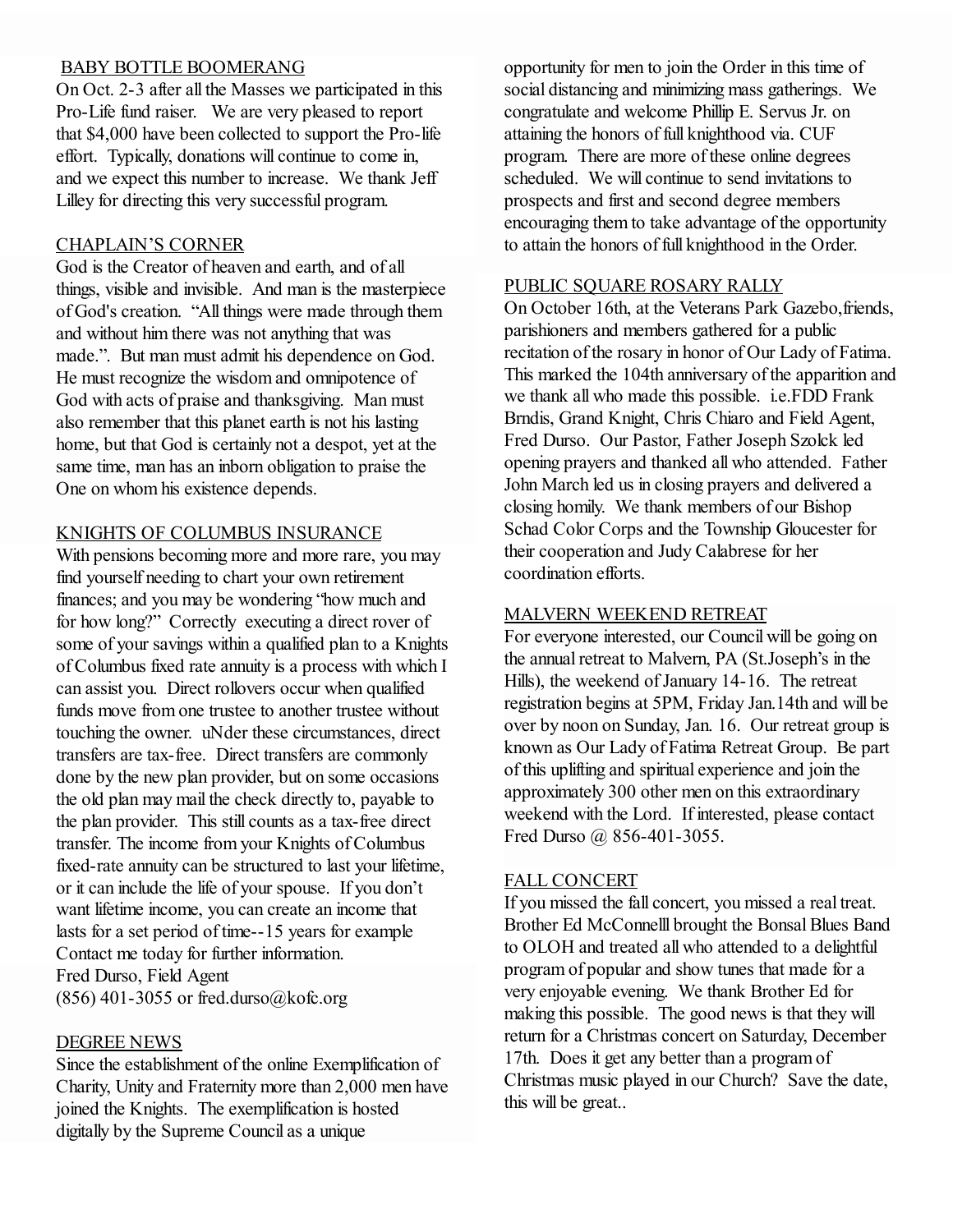#### FROM THE SUPREME KNIGHT

From the United States to Ukraine, from the Philippines to France, from Canada to South Korea, from Mexico to Poland, the Knights of Columbus are marching forward. We are leading the way with service and sacrifice. We are showing the way with faith and action. Make no mistake: Now is a time for Knights. The past 18 months have amplified old challenges and given rise to new ones. They face our families, our faith and our culture as a whole. My brother Knights, we are coming through one crisis, only to find that we face still more hurdles. Our mission is to meet them head on...and overcome them together.

#### **Favors Reported to the Father Michael J. McGivney Guild** The

Father Michael J. McGivney Guild promotes the cause for sainthood of our Order's founder. Guild members and others devoted to Father McGivney play an active role in the cause by praying for his intercession in times of need and reporting to the Guild any favors received. To view recently reported favors, and to report favors that you have received, review **KNIGHTLINE**, **Volume 39, Number 43, October 25, 2021.**

SPAGHETTI DINNER On Saturday, October 16th, we offered a spaghetti dinner in the parish center. This was a new program for us and thanks to the direction and cooking of Jim Horan, all things considered, it went well and made \$700. Looking down the road, this is an activity that we are planning to do again because dinner was delicious according to everyone we spoke to, so we think we have a good product. As with any new program, we learned a lot and will make a few changes to improve profitability.

#### EDITORIAL

October was a great month. We enjoyed fine entertainment provided by the Bonsal Blues Band, a public demonstration of our Faith at the Rosary Rally and fine food at our first spaghetti dinner. We were busy and we loved it. VIVAT JESUS.

#### FIRST FRIDAY ADORATION

Exposition of the Blessed Sacrament will take place in the Our Lady of Hope Church First Friday, November 5th from 10AM and end with Benediction at 6:45PM.

#### FOURTH DEGREE NEWS

There will be a 4th degree exemplification on Sunday, November 14th. If you are a 3rd degree Knight and are interested in taking your 4th degree, contact Faithful Navigator, Vince Foschini, (905-3544). The Bishop Schad Assembly meets on the 3rd Wednesday of the month in the Parish Center.

#### NOVEMBER BIRTHDAYS AND ANNIVERSARIES

The following brothers or members of their families will celebrate their birthdays this month: Anthony Aceto, Dan Angelozzi, Sal Arena, Dominick Brown, Nelson Brown, Gabe Busa, Eric Gianforcaro, Woodrow Dooley, Fred Durso Jr., Joseph Fisher, Mrs. Noreen Fuchs, Tom Hassett, Pat Herbert, Justin Jackson 2<sup>ND</sup>, Jack Jacovelli, Tom Kitchen, Richard Kromin, Frank Lamantia, Richard Lang, Gerry McFadden, Dan Meissler, Patrick Morris, Francisco Olaya, Mrs. Yessi Olaya, Annette Pettineo, Tammy Pettineo, Steve Piperno, Andy Rescinito, Howard Roberts, Jerry Roccia, Joe Romano, Alexis Santos,

Paul Urbaniak, and Mrs. Vera Villarose.

The following members will celebrate their anniversaries Mr.&Mrs Stan Snyder, Mr.&Mrs. Ron Lawrence, Mr.&Mrs Anthony Squilla,

Mr&Mrs Ed Steward and Mr.&Mrs Larry Villarose. **CONGRATULATIONS!** If we missed someone's birthday or anniversary, please contact John Gandolfo  $(227-0447)$  or gandy1937@comcast.net.

#### IMPORTANT DATES

Nov. 5 First Friday (OLOH Church)

- Nov. 11 Officers Meeting (7PM Parish Center)
- Nov. 11 Council Meeting (8PM Parish Center)
- Nov. 13 Big 50/50 Raffle (Parish Center)
- Nov. 14 Fourth Degree Exemplification

Nov. 17 Chapter Memorial Mass (St. Margaret's Church)

- Nov. 25 Thanksgiving Day
- Dec. 2 Council Christmas Party
- Dec. 3 First Friday (OLOH Church)
- Dec. 9 Officers Meeting (7PM Parish Center)
- Dec. 9 Council Meeting (8PM Parish Center)
- Dec. 17 Christmas Concert
- Dec. 25 Christmas Day